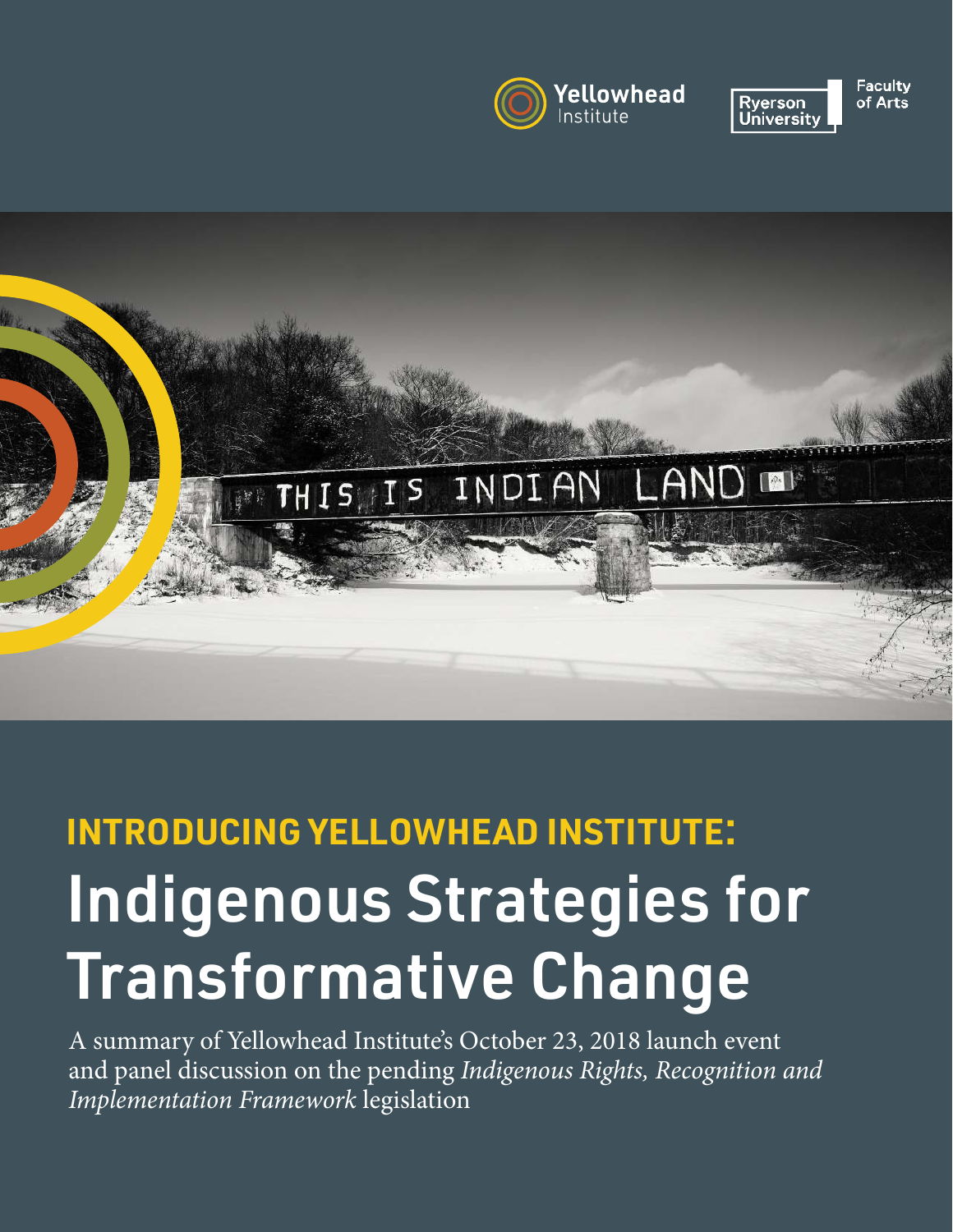

From left to right, top to bottom: Elder Pauline Shirt, Bill McRoberts, Hayden King and Dean Pamela Sugiman

### **Introducing Yellowhead Institute**

ON TUESDAY, OCTOBER 23, 2018, Yellowhead Institute officially launched in Toronto with an event titled, Indigenous Strategies on Transformative Change. Held in collaboration with Ryerson University's Social Justice Week, we welcomed over 90 people and hosted a panel discussion on Canada's pending Indigenous Rights, Recognition and Implementation Framework.

The event was opened by Elder Pauline Shirt, Plains Cree, Red-Tail Hawk Clan, Grandmother to the Toronto Indigenous Community. The opening was followed by remarks from Pamela Sugiman, Dean of Ryerson's Faculty of Arts, situating the Yellowhead Institute as part of the Faculty's efforts to centre Indigenous knowledge and power within the university and society. In addition, we were honored to have Lori Yellowhead, wife of the late Vernon Yellowhead attend, along with Bill McRoberts, Hereditary Chief, Reindeer Clan (Anishinaabe) and Carrier of the Musquakie / Yellowhead Name. Bill reflected on Vernon Yellowhead's legacy, reminding us that doing things differently but with compassion is part of the Yellowhead legacy.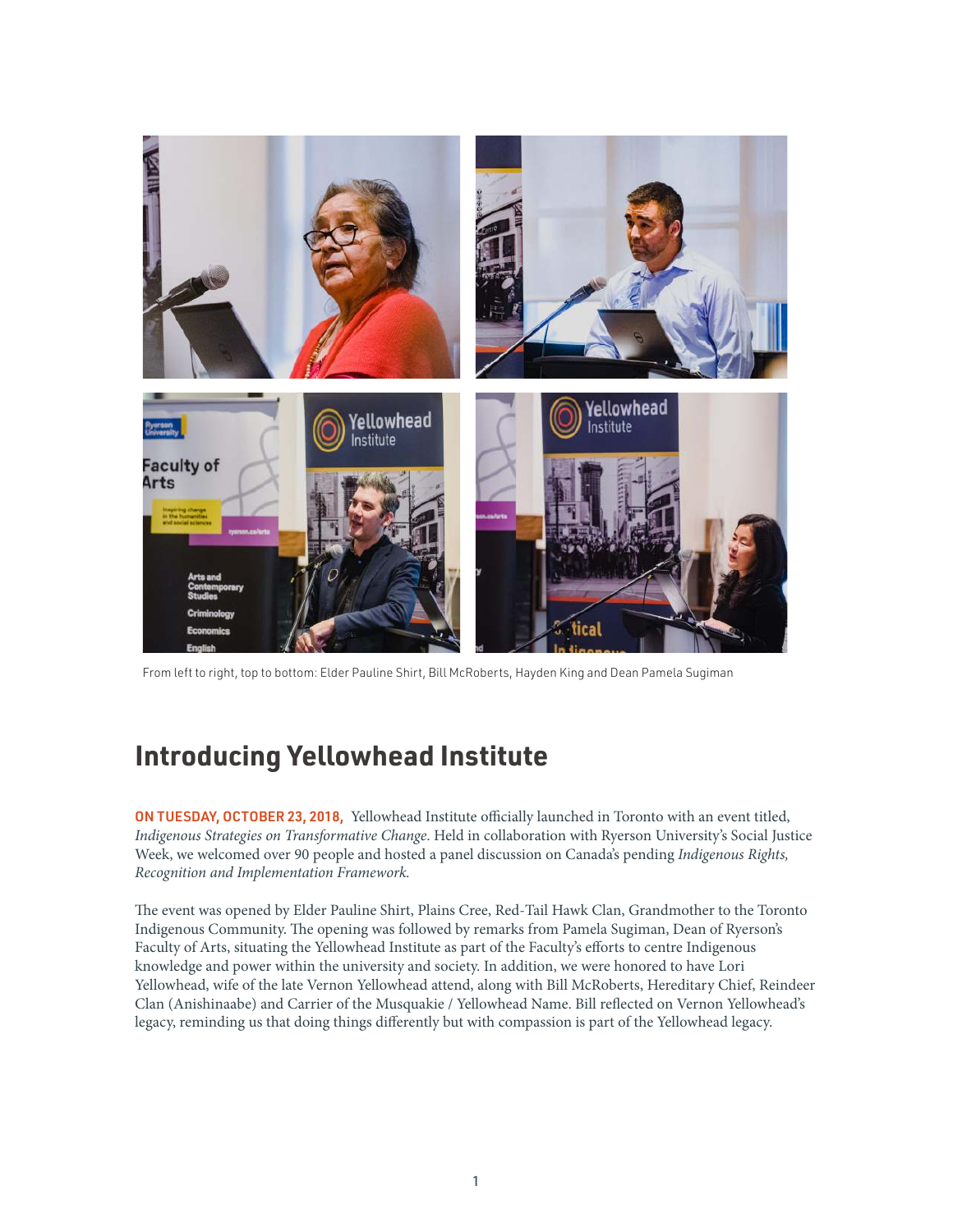"The Yellowheads have always done things differently. ... I hope that everyone associated with the Yellowhead Institute [does] things a little bit different. It's not always with the grain; sometimes it's against the grain. You have to think outside the box, and be brave and compassionate at the same time."

- BILL MCROBERTS, HEREDITARY CHIEF, REINDEER CLAN (ANISHINAABE) AND CARRIER OF THE MUSQUAKIE / YELLOWHEAD NAME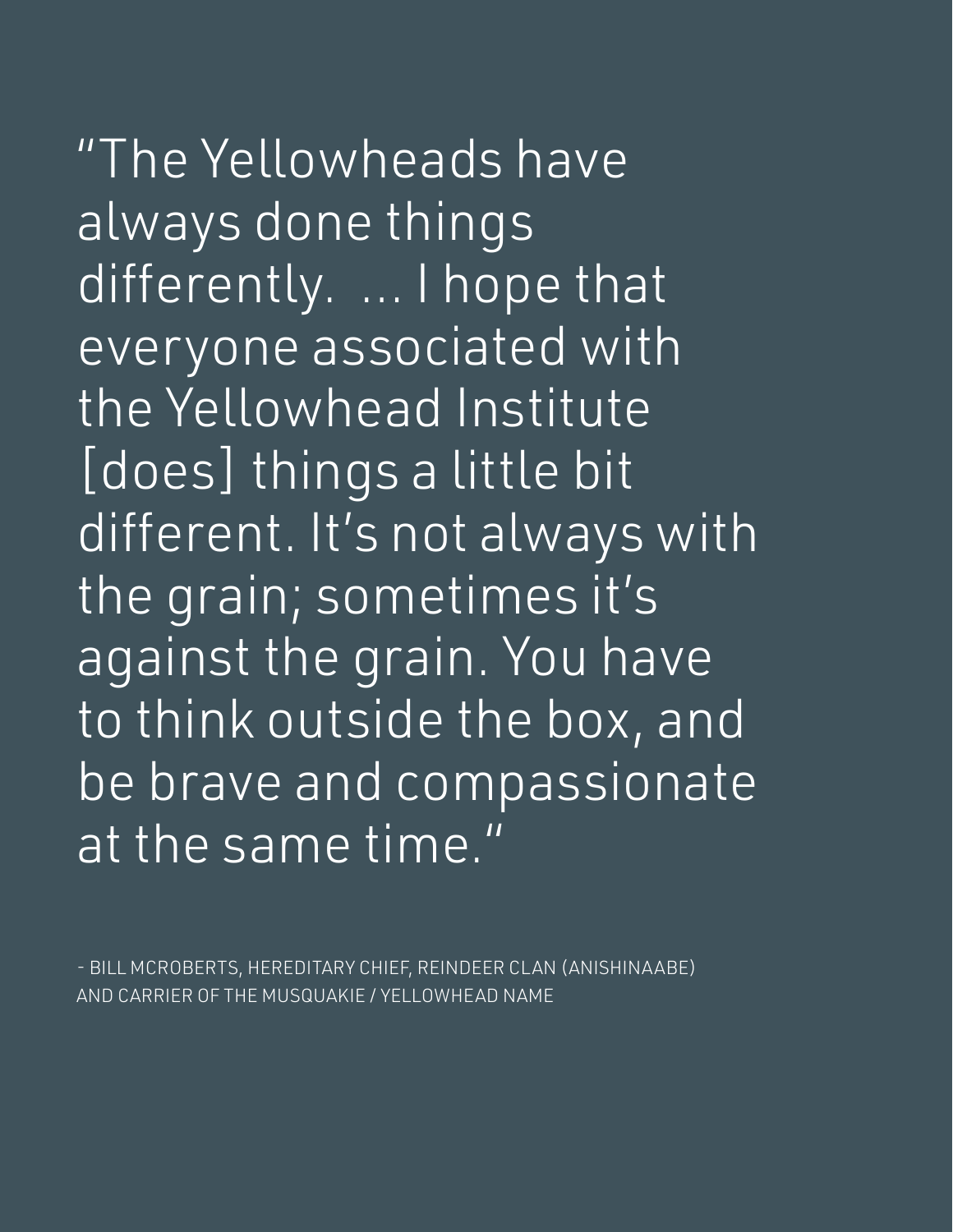## **Indigenous Rights, Recognition and Implementation Framework**

"The *Rights Framework* doesn't just include the legislation that Justin Trudeau is proposing to introduce, but rather it's a whole of government approach. It is total in its application across all departments and issues."

- Hayden King, Executive Director, Yellowhead Institute

THE OFFICIAL LAUNCH CENTRED around the pending Indigenous Rights, Recognition and Implementation Framework, builing on the [critical analysis](https://yellowheadinstitute.org/rightsframework/) Yellowhead released on this topic earlier in June 2018. Hayden King and Shiri Pasternak, Executive Director and Research Director of Yellowhead, respectively, explained the Framework and analyzed it under three categories: Relationship Reform, Policy Reform and Legislative Reform.

Some of the more problematic aspects with the Framework, which our [report](https://yellowheadinstitute.org/rightsframework/) outlines, include:

- 1. No meaningful recognition of Indigenous jurisdiction outside of reserves;
- 2. Does not address the spirit and intent of the historic treaties or the; outstanding title question on non-treaty lands;
- 3. Maintains the supremacy of the Canadian Confederation;
- 4. Does not open an adequate process for nation-to-nation discussions; and
- 5. Lack of transparency on federal decision making and planning.

Moreover, one of the pressing concerns is the protection of the rights and jurisdiction of provinces within the framework. As Hayden King stated, "It's provinces that have the constitutional responsibility for lands and resources and if they're not brought into this conversation, if their powers are not checked, there can be no genuine and meaningful talk about Indigenous rights."

"It's really a restrained vision of self-determination for Indigenous people that will essentially remake communities. [The] idea of reconstituted nations will end up looking like municipalities that are administering their own poverty without any actual restitution for the land and water dispossession that has taken place."

- Shiri Pasternak, Research Director, Yellowhead Institute

In their concluding remarks, King and Pasternak noted that the Rights Framework might not be the alternative to the Indian Act that many First Nations are hoping for. To explore this in greater depth, we asked a panel of experts to share their thoughts on the Framework and how it might affect Indigenous communities.

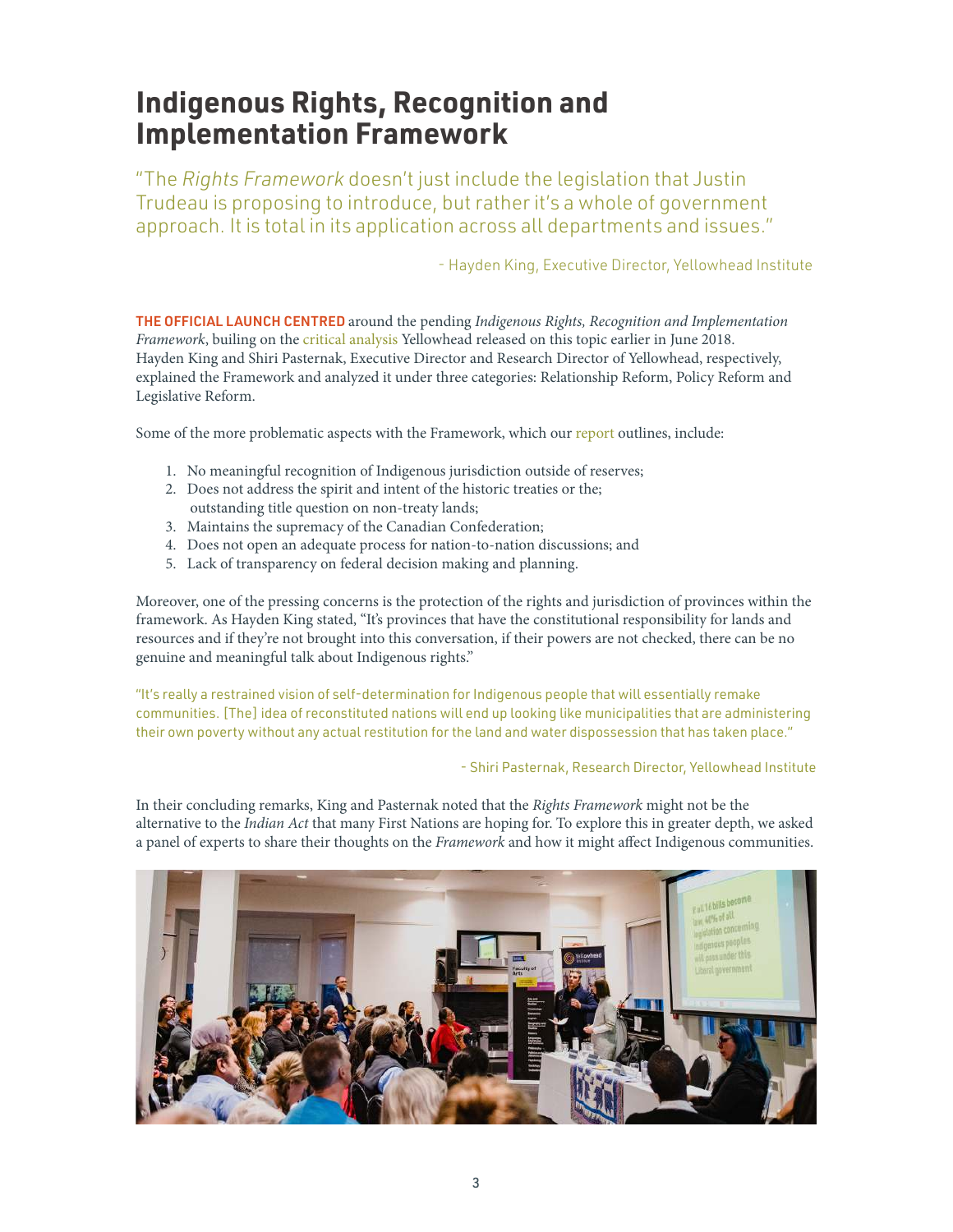# Panel of Experts

THE LAUNCH OF YELLOWHEAD INSTITUTE was celebrated with cutting edge analysis from a panel of First Nations leaders. We invited **Gordon Peters** (Lunapeew, Turtle Clan), Deputy Grand Chief, Association of Iroquois and Allied Indians; **Courtney Skye** (Mohawk, Turtle Clan), Senior Program Analyst, Ontario Association of Children's Aid Societies; **Khelsilem Rivers** (Skwxwú7mesh-Kwakwaka'wakw), Spokesperson and elected councillor, Squamish Nation Council; and **Tanya Kappo** (Sturgeon Lake Cree Nation) to share their thoughts on the Indigenous Rights, Recognition and Implementation Framework.

Here, we highlight a selection of their perspectives on three themes:

- **1. Regional Contexts, Differing Perspectives;**
- **2. Exclusion of Women, Queer, Trans and Two-Spirit Perspectives; and**
- **3. Treaties, Relationship, and the Land.**



From left to right, top to bottom: Tanya Kappo, Gordon Peters, Courtney Skye and Khelsilem Rivers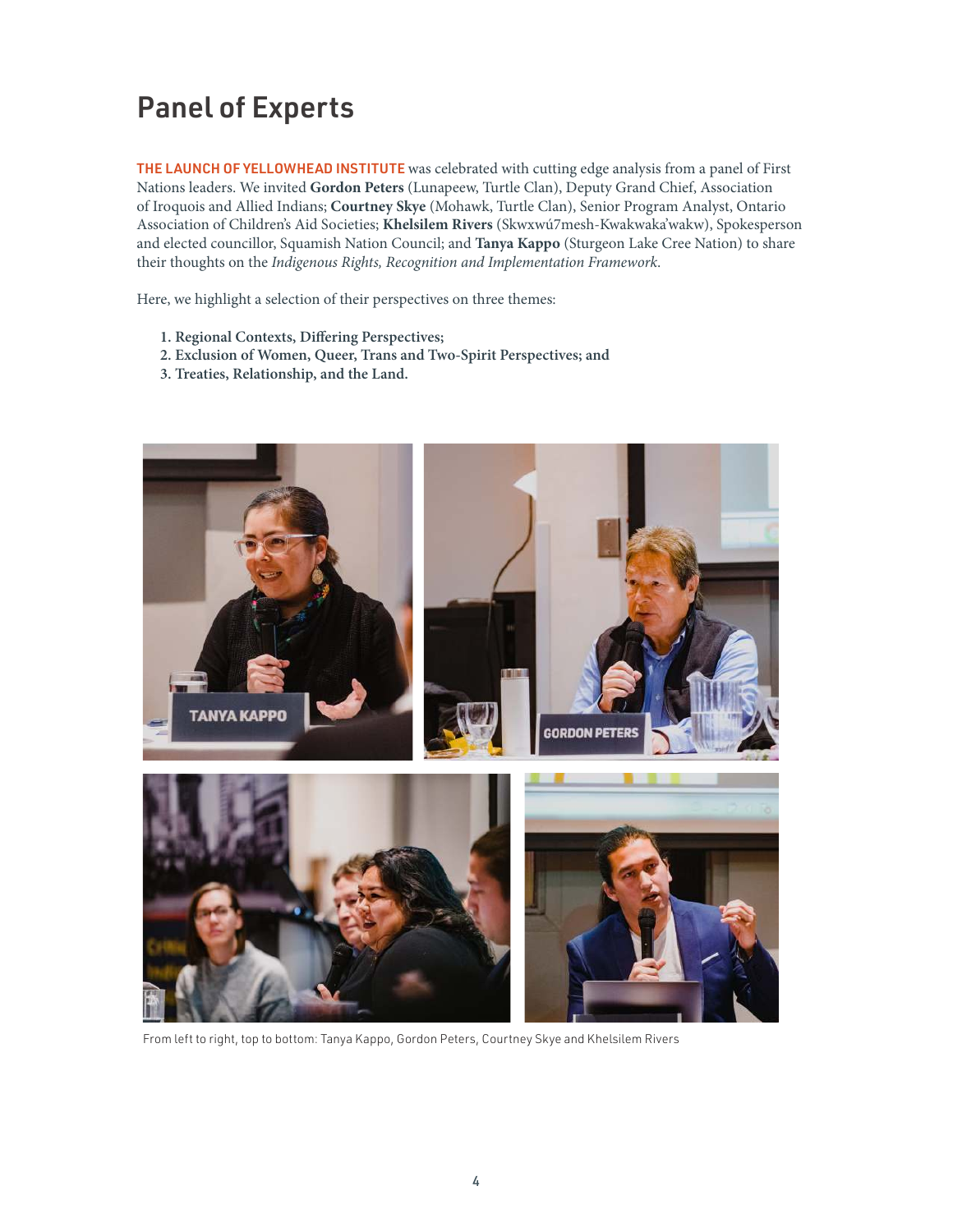#### Theme 01 | REGIONAL CONTEXTS, DIFFERING PERSPECTIVES

"...one thing I want to call out is this kind of racist narrative within mainstream discourse which states Indigenous people can't disagree. If we disagree with each other we're dysfunctional whereas white politicians get to disagree all the time and it's considered normal."

> - Khelsilem Rivers, Skwxwú7mesh-Kwakwaka'wakw) Spokesperson and elected councillor, Squamish Nation Council

GORDON PETERS, Deputy Grand Chief of the Association of Iroquois and Allied Indian (AIAI)\*, shared three core reasons why AIAI has rejected the Rights Framework in its current form: 1. it does not respect a self-determination process for First Nations; 2. it does not respect First Nations' inherent jurisdiction; and 3. it does not relate First Nations self-determination to international law.

"[When the government] talk[s] about certainty, they want to have no resistance to economic, to resource development, all of those things that occur on our lands and our territories. They want no resistance and no one standing in their way. That's the goal that this process produces…"

> - Gordon Peters, Lunapeew, Turtle Clan, Deputy Grand Chief, Association of Iroquois and Allied Indians

Speaking as an elected leader from British Columbia (BC)—a province with few treaties—Khelsilem Rivers, shared a different perspective. Rivers noted that the Rights Framework can be an opportunity for some BC First Nations to move the needle on issues affecting their communities. For example, Rivers argued that the Rights Framework mandates Canadian governments to hold themselves and successive governments to account in respecting Aboriginal rights. Rivers made it clear that Indigenous peoples in Canada are allowed to differ in their opinions on political matters, including but not limited to the Indigenous Rights, Recognition and Implementation Framework.

#### Theme 02| EXCLUSION OF WOMEN, QUEER, TRANS AND TWO-SPIRIT PERSPECTIVES

IT IS IMPOSSIBLE TO promote a decolonizing form of First Nations self-determination if young people, women, mothers, queer, trans and Two-Spirit individuals continue to be marginalized within political organizing. These points were addressed by Courtney Skye. Skye—Mohawk from the Six Nations of the Grand River Territory—outlined the gendered and heteropatriarchal forms of violence still evident in Indigenous organizing in Canada and the conditions Indigenous peoples find themselves in today due to Canada's policy frameworks. Skye questioned the primacy given to national Indigenous organizations (i.e. the Métis National Council, the Inuit Tapiriit Kanatami, the Assembly of First Nations) in responding to the Rights Framework and other federal policy developments. Moreover, she noted that the voices of young people, women, mothers, queer, trans and Two-Spirit peoples have been excluded and unheard in national policy fields.

As she put it: "the push [is] from our people to transform this relationship and talk about doing things differently because it's so evident of how harshly our communities have felt the impact of colonialism. The violence that we experience is gendered and has been gendered in many different iterations across many different generations." The status of women, along with young people, queer, trans and Two-Spirit peoples need to be indicators of how First Nations move forward in conceptualizing and asserting 'rights'.

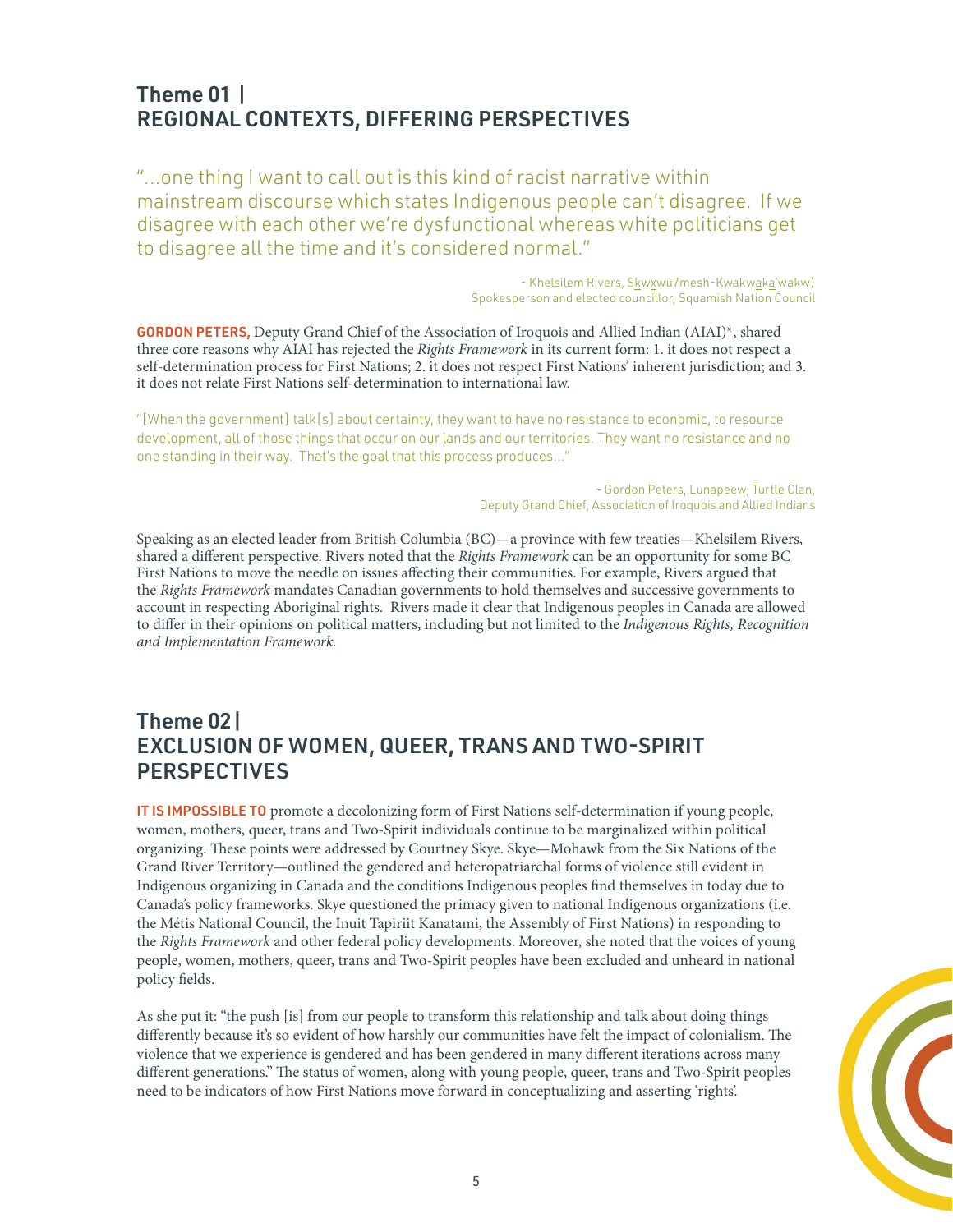"I have this kind of radical perspective that there's no precondition that Indigenous people need to meet to have basic human dignity—and that doesn't exist for women.

There's no capacity threshold that Indigenous women need to meet to engage in these discussions."

- COURTNEY SKYE, MOHAWK, TURTLE CLAN SENIOR PROGRAM ANALYST, ONTARIO ASSOCIATION OF CHILDREN'S AID SOCIETIES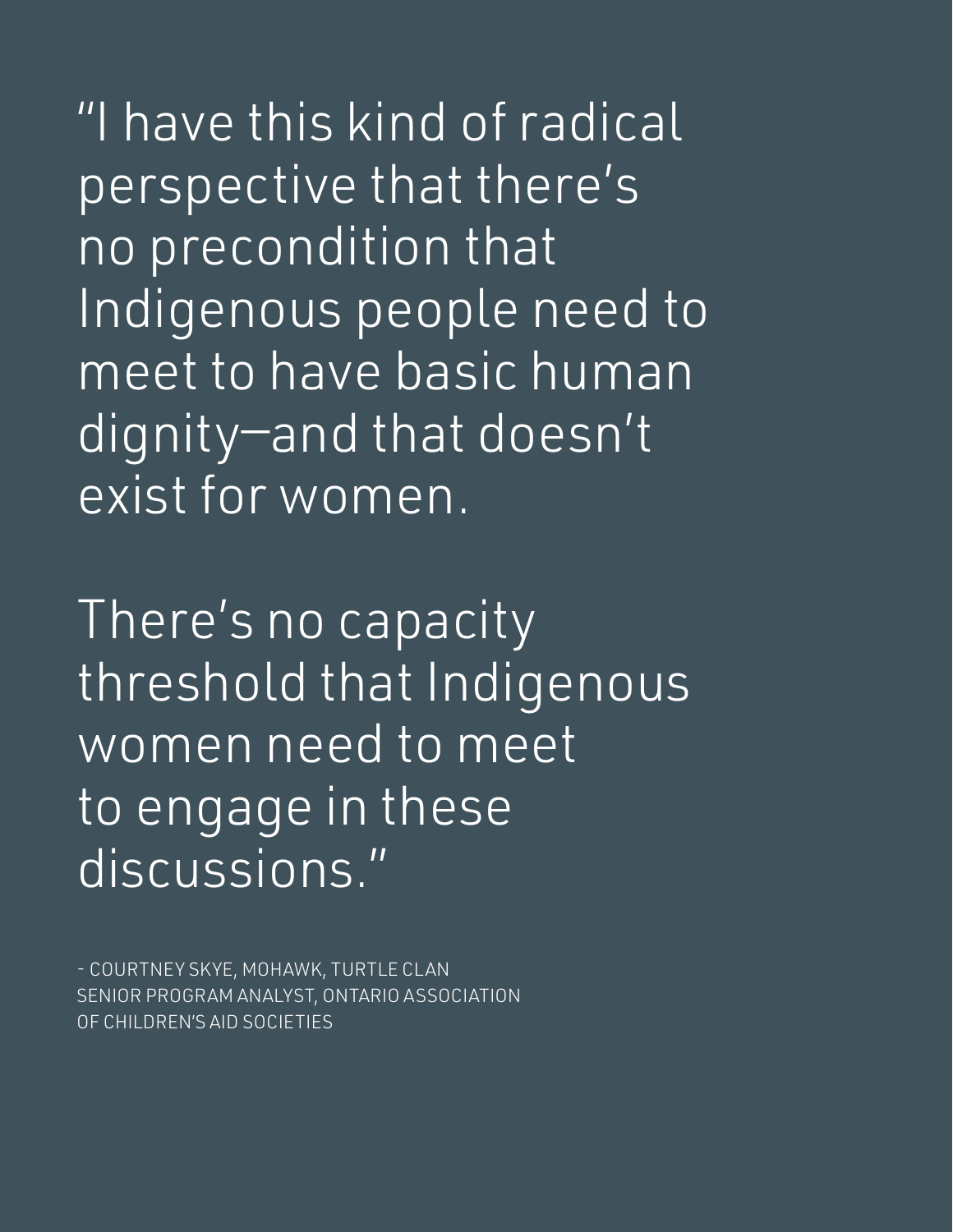#### Theme 03 | TREATY, RELATIONSHIP & THE LAND

"...to me the most important part of this is the relationship. And not just the relationship of us as First Nations people with Canada through the treaties. It's our relationship with ourselves as individuals. Myself to myself. My relationship to the land and my relationship to my family and the community."

- Tanya Kappo, Sturgeon Lake Cree Nation

AS A DIRECT DESCENDANT of signatories to Treaty Eight, Tanya Kappo spoke from a treaty perspective. She emphasized the importance of relationship and responsibility, not just economic development. According to Kappo, the treaty perspective includes an environmental covenant that speaks to a shared responsibility to the lands, water, animals and air. The recent [United Nations report on climate change](http://www.un.org/en/sections/issues-depth/climate-change/) is dire, stating that irrevocable change is happening to the earth—essential to treaty rights is to protect what we still have. Kappo argued that First Nations must centre such analysis within the context of the Rights Framework; she called on such analysis to also assess the Framework for "what the government is trying to do and what they're trying to ignore."

There is much at stake and to be taken responsibility of, not just by First Nations but by all Canadians too.

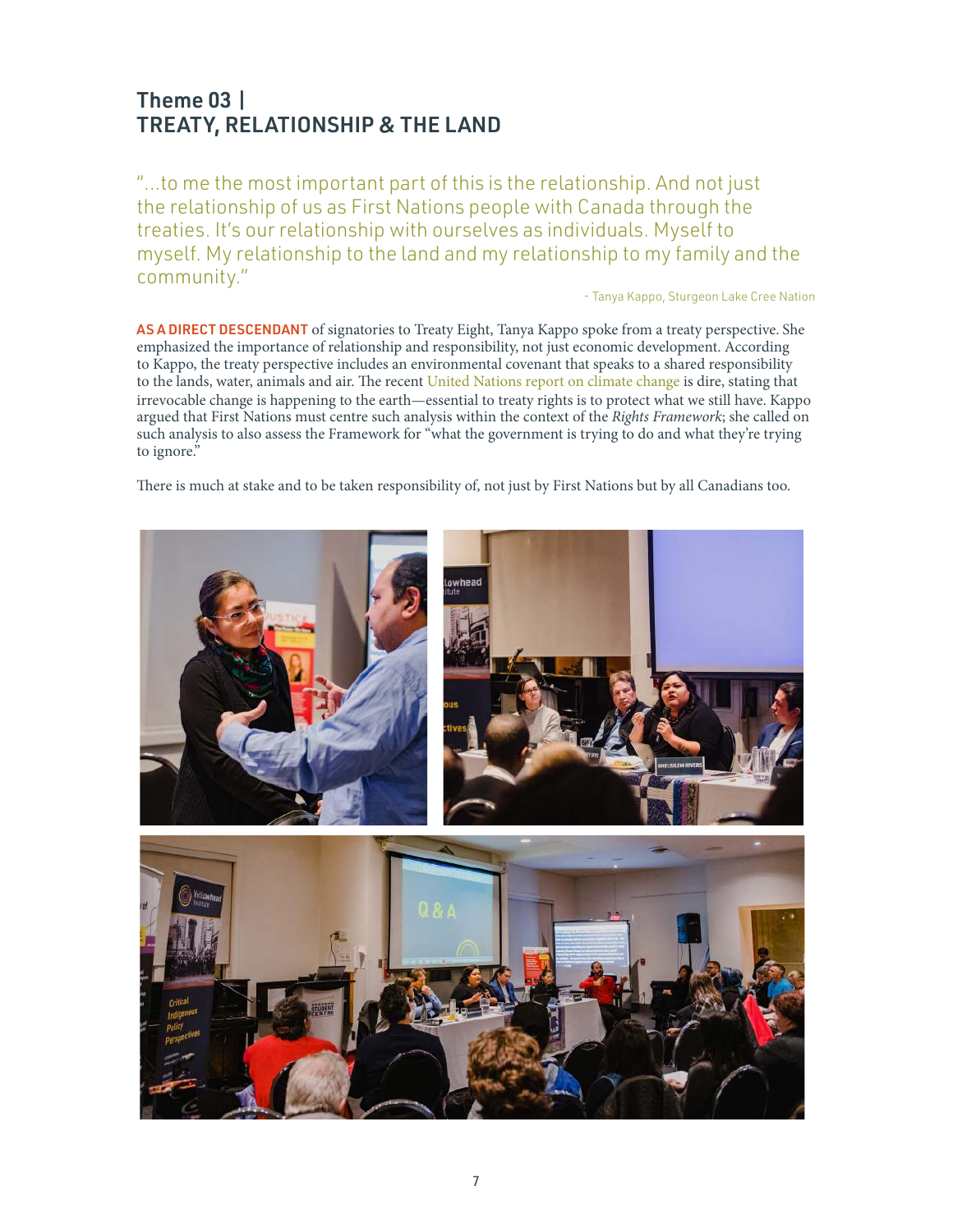"As long as I am leader, our position is not going to change from that of our forefathers. I do not want the responsibility for selling the rights of our children yet unborn."

-GEORGE MANUEL (1921-1989), SECWEPEMC NATION, LEADER AND ACTIVST

"They co-opt our language and use it, and then they play the divides...I'm calling it their trauma informed approach: they know our trauma. And they know how to exploit it and that's how they move forward"

-TANYA KAPPO, STURGEON LAKE CREE NATION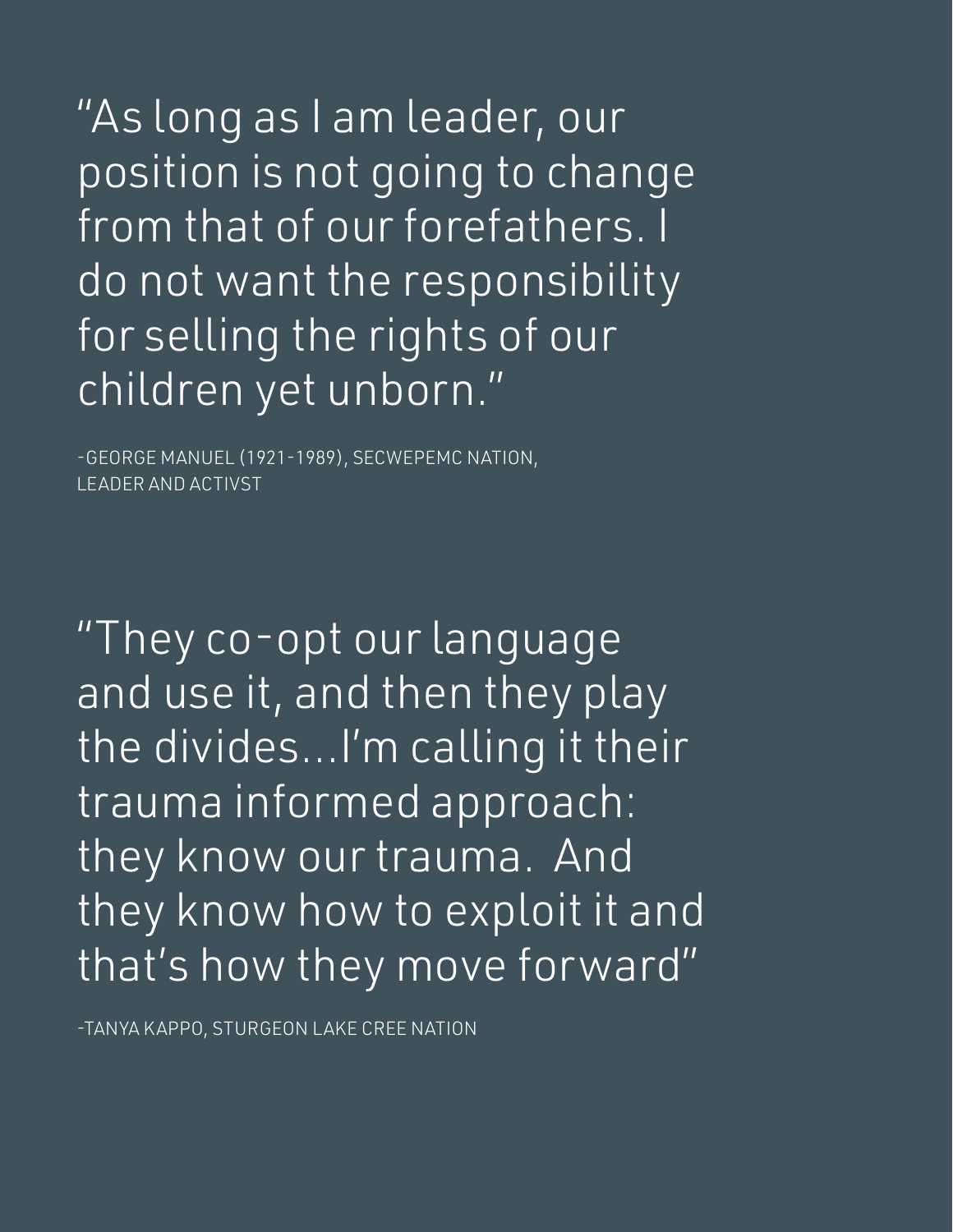# MOVING FORWARD Unity and Allyship among First Nations

"...I can say to BC, I respect your position: how can I support you in moving forward with your efforts? And reciprocally he can say to me, I respect this position is not for you. How can we support you? Rather than it being a wedge that the government can force on us because there are some who do agree with it."

- Tanya Kappo, Sturgeon Lake Cree Nation

KHELSILEM RIVERS paraphrased a George Manuel quote to express his view that all First Nations have the right and responsibility to consider what their non-negotiables are when it comes to the framework. Weighing the the wellbeing of future generations as a barometer for that decision is what informs his own perspective. Similarly, though with different end results, Gordon Peters' and the AIAI approach is to ask communities, "What's important to you? Is the land important to you?...is the way that you have the right to be age to raise your children important to you, the way you educate your children, are all these ways important to you in the way you think you should improve this for the future? Now is this going to be a difficult task? Then you must reject the framework."

The different perspectives of the panel were real and yet, also contextualized within the strategic and ongoing colonial tactics of the Canadian government. For Courtney Skye, the framing of the framework as being 'co-developed' directly contradicts the idea of autonomy and sovereignty—"it's necessarily creating codependency within policy and legislative design whereas sovereignty is just doing it on your own."

Tanya Kappo also highlighted the danger of how divisively the current government is operating, stating, "I feel like instead of trying to think about the fundamental changes that need to be made at that constitutional level, what [government does] instead is study us. They study the movements, they befriend the people…. They co-opt our language and use it, and then they play the divides...I'm calling it their trauma informed approach: they know our trauma. And they know how to exploit it and that's how they move forward"

Instead of allowing the government to push a wedge between First Nations with differing views, there needs to be a balance between the idea of unity across all First Nations and allyship.

On one level, this means Indigenous political forces and progressive political forces articulating a vision—one that takes into consideration intersectionalities and diverse positions—and mobilizing tools and resources to proactively implement that vision. Among First Nations, this means actively practicing allyship to leverage each others positions.

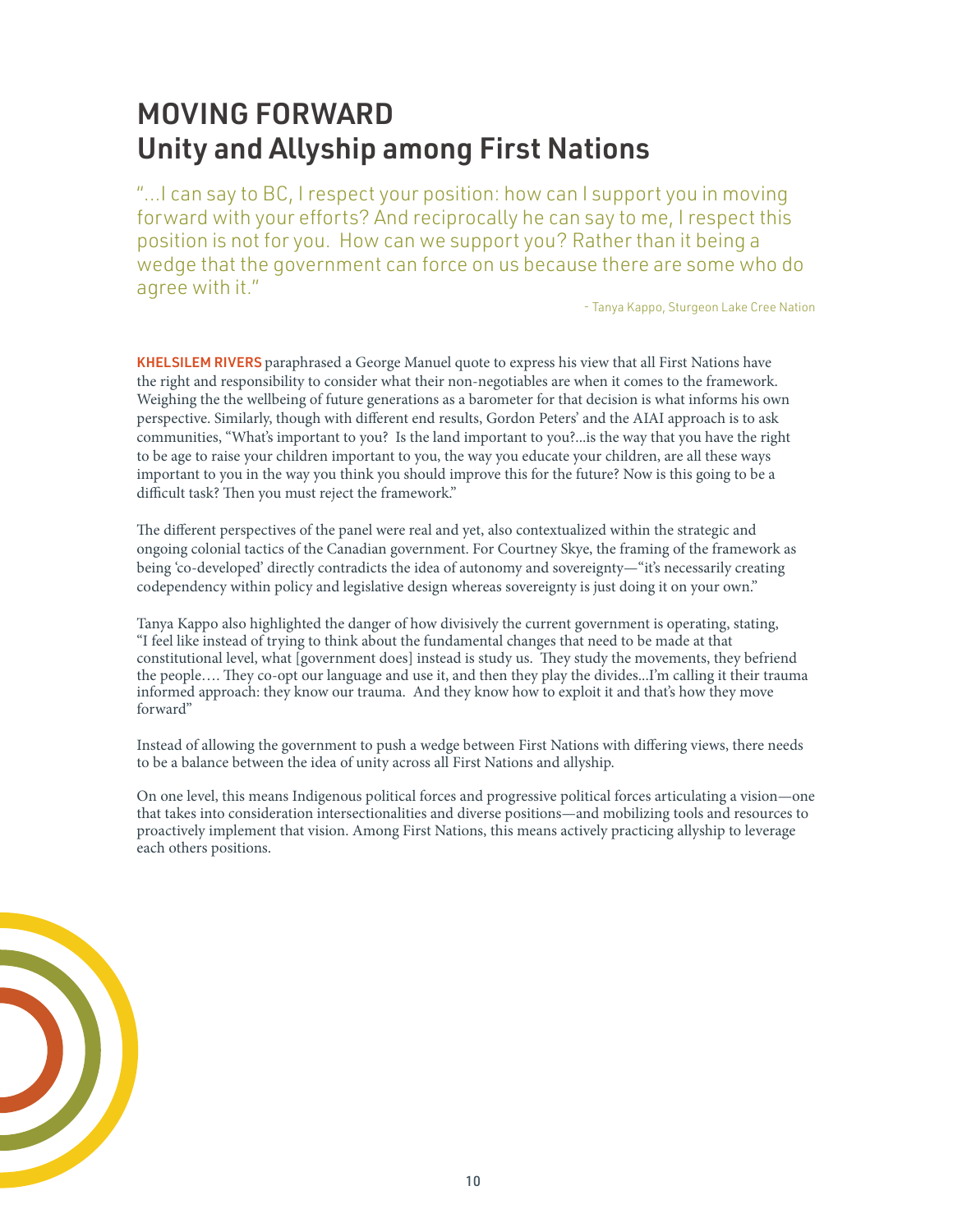## In Conclusion

 "We ask that, in your doings, that you be kind to one another; be kind to one another. Be compassionate. And be generous. Because those are the teachings that [the Yellowheads] have always exemplified in life."

> - Bill McRoberts, Hereditary Chief, Reindeer Clan (Anishinaabe) and Carrier of the Musquakie / Yellowhead Name

WHILE A GREAT DEAL more was shared, what we've shared here is reflective of the analysis that Yellowhead Institute aims to uphold and honour in its work moving forward.

The Indigenous Rights, Recognition and Implementation Framework surely will not be the last major policy developed for First Nations peoples by the Canadian state. The Institute's mandate is to serve First Nations self-determination interests in ways that maintains rigorous analysis on policy issues. With this in mind, we keep knowledge holder Pauline Shirt's closing words in mind as we move forward: "[we] have very, very beautiful, amazing teachers along the way that help us you know, to help us when we veer off the road. They remind us and that's what these young people are doing."

Pauline left us with an important reminder: the struggle continues.

"So I want you, each and every one of you to remind yourself [to] use your medicine bundles to... the best of your abilities and you know what? You have all the answers in there. We all have the answers in there."